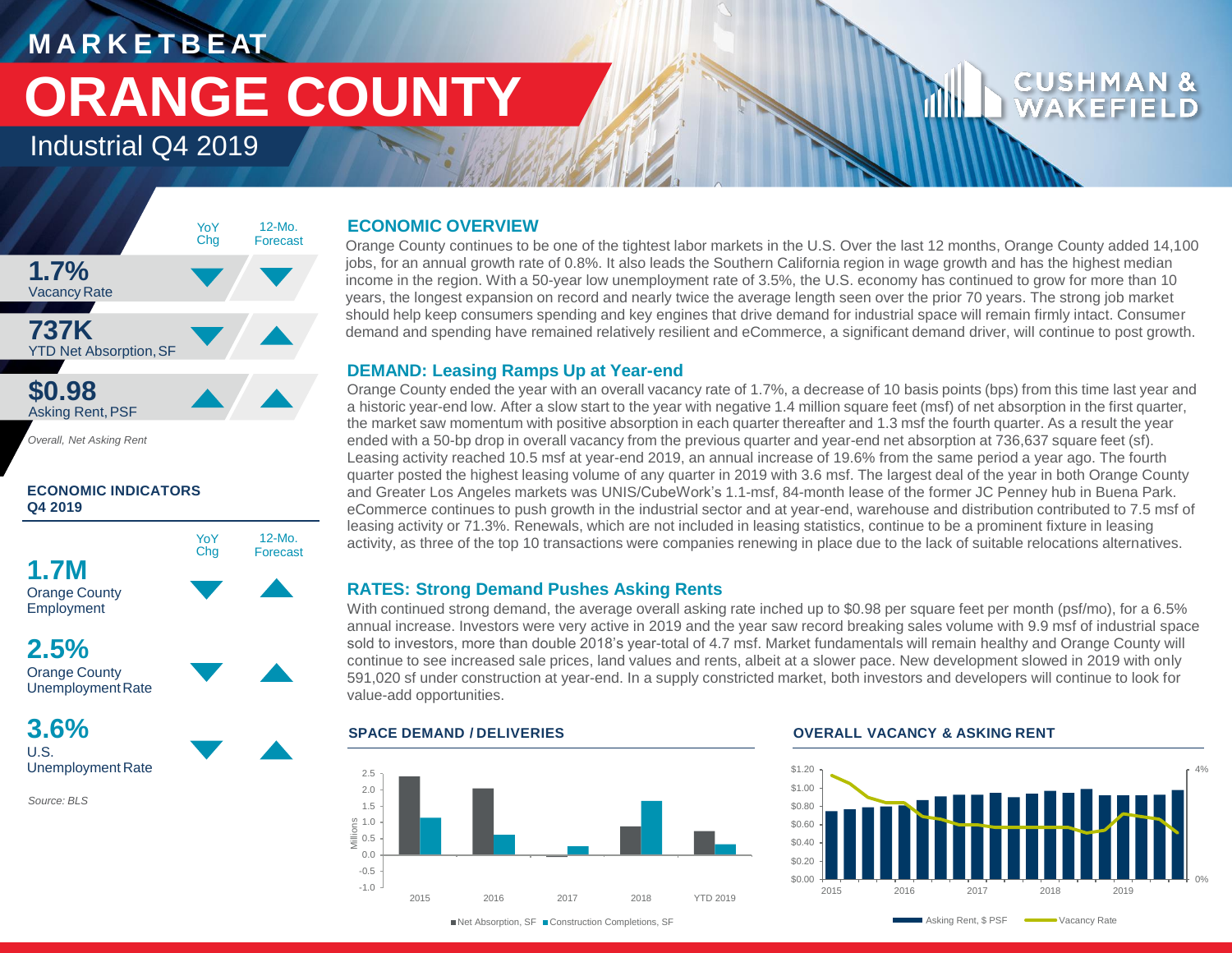# **M A R K E T B E AT** Industrial Q4 2019 **ORANGE COUNTY**

## CU D

(Allh

#### **MARKET STATISTICS**

| <b>SUBMARKET</b>            | <b>INVENTORY</b><br>(SF) | <b>OVERALL</b> | <b>YTD OVERALL NET</b><br><b>VACANCY RATE ABSORPTION (SF)</b> | <b>YTD LEASING</b><br><b>ACTIVITY (SF)</b> | <b>YTD USER SALES</b><br><b>ACTIVITY (SF)</b> | UNDER CNSTR (SF) COMPLETIONS (SF) | <b>CONSTR</b>  | <b>OVERALL</b><br><b>WEIGHTED AVG</b><br><b>NET RENT (MF)</b> | <b>OVERALL</b><br><b>WEIGHTED AVG</b><br><b>NET RENT (OS)</b> | <b>OVERALL</b><br><b>WEIGHTED AVG</b><br>NET RENT (W/D) |
|-----------------------------|--------------------------|----------------|---------------------------------------------------------------|--------------------------------------------|-----------------------------------------------|-----------------------------------|----------------|---------------------------------------------------------------|---------------------------------------------------------------|---------------------------------------------------------|
| Irvine Spectrum             | 19,313,272               | 4.0%           | $-526,048$                                                    | 736,455                                    | 103,028                                       | $\mathbf 0$                       | $\overline{0}$ | \$1.12                                                        | \$1.24                                                        | \$1.03                                                  |
| Lake Forest/R.S.M./F. Ranch | 12,182,402               | 0.3%           | 39,026                                                        | 277,222                                    | $\mathbf 0$                                   | $\circ$                           | $\mathbf 0$    | \$1.41                                                        | \$1.25                                                        | \$0.98                                                  |
| Laguna Hills/Aliso Viejo    | 3,829,743                | 1.6%           | $-46,860$                                                     | 128,541                                    | 38,260                                        | $\circ$                           | $\overline{0}$ | \$1.40                                                        | N/A                                                           | \$1.34                                                  |
| Laguna Niguel/Laguna Beach  | 620,370                  | 0.6%           | 3,050                                                         | 3,912                                      | 10,080                                        | $\mathbf 0$                       | $\overline{0}$ | N/A                                                           | N/A                                                           | \$1.23                                                  |
| <b>Mission Viejo</b>        | 1,425,392                | 1.4%           | $-11,471$                                                     | 330,063                                    | 0                                             | $\mathbf 0$                       | $\mathbf 0$    | \$1.30                                                        | N/A                                                           | \$1.40                                                  |
| S.J. Capo/S.Clemente/D.P.   | 3,956,534                | 0.2%           | 34,266                                                        | 67,188                                     | $\mathbf{0}$                                  | $\circ$                           | $\overline{0}$ | \$1.38                                                        | N/A                                                           | N/A                                                     |
| <b>SOUTH COUNTY</b>         | 41,327,713               | 2.2%           | $-508,037$                                                    | 1,543,381                                  | 151,368                                       | $\mathbf{0}$                      | $\bullet$      | \$1.22                                                        | \$1.24                                                        | \$1.03                                                  |
| Fountain Valley             | 5,136,837                | 0.6%           | $-9,963$                                                      | 163,211                                    | 54,521                                        | $\mathbf 0$                       | $\mathbf 0$    | N/A                                                           | N/A                                                           | \$0.96                                                  |
| Tustin                      | 8,480,425                | 4.7%           | $-116,220$                                                    | 207,666                                    | 84,176                                        | $\mathbf{0}$                      | $\overline{0}$ | N/A                                                           | \$1.33                                                        | \$0.91                                                  |
| Santa Ana                   | 32,763,384               | 2.7%           | 55,330                                                        | 1,015,552                                  | 266.721                                       | 497,638                           | $\overline{0}$ | \$0.88                                                        | \$1.18                                                        | \$0.87                                                  |
| Costa Mesa                  | 11,714,704               | 0.7%           | 332,411                                                       | 244.859                                    | 29,540                                        | $\circ$                           | 100,233        | \$1.87                                                        | \$1.28                                                        | \$0.84                                                  |
| Newport Beach               | 829,112                  | 0.0%           | 2,500                                                         | 17,294                                     | $\Omega$                                      | $\circ$                           | $\mathbf 0$    | N/A                                                           | N/A                                                           | N/A                                                     |
| Irvine                      | 21,468,758               | 1.2%           | 273,409                                                       | 838,717                                    | 52,089                                        | $\circ$                           | $\mathbf 0$    | \$1.03                                                        | \$1.39                                                        | \$1.12                                                  |
| GREATER AIRPORT AREA        | 80,393,220               | 2.1%           | 537,467                                                       | 2,487,299                                  | 487,047                                       | 497,638                           | 100,233        | \$1.03                                                        | \$1.35                                                        | \$0.90                                                  |
| Seal Beach                  | 906,642                  | 0.0%           | $\mathbf{0}$                                                  | 57,033                                     | $\overline{0}$                                | $\circ$                           | $\overline{0}$ | N/A                                                           | N/A                                                           | N/A                                                     |
| Westminster                 | 2,533,365                | 0.0%           | 55,563                                                        | 5,490                                      | $\mathbf{0}$                                  | $\circ$                           | $\mathbf 0$    | N/A                                                           | N/A                                                           | N/A                                                     |
| Huntington Beach            | 13,507,794               | 0.8%           | $-4,119$                                                      | 538,905                                    | 37,270                                        | $\circ$                           | $\mathbf 0$    | \$0.93                                                        | \$1.05                                                        | \$1.15                                                  |
| Garden Grove                | 11,994,834               | 1.9%           | 74,200                                                        | 473,523                                    | 124,644                                       | $\circ$                           | $\overline{0}$ | \$0.87                                                        | N/A                                                           | \$0.79                                                  |
| Los Alamitos/Stanton        | 4,075,193                | 0.1%           | 6,140                                                         | 9,680                                      | $\overline{0}$                                | $\circ$                           | $\mathbf 0$    | N/A                                                           | \$1.12                                                        | N/A                                                     |
| Cypress                     | 6,336,030                | 4.0%           | $-167,874$                                                    | 112,453                                    | $\mathbf 0$                                   | $\circ$                           | $\overline{0}$ | \$0.89                                                        | \$0.91                                                        | N/A                                                     |
| La Palma                    | 1.973.294                | 4.0%           | $\overline{0}$                                                | 424,285                                    | $\Omega$                                      | $\mathbf 0$                       | $\overline{0}$ | N/A                                                           | N/A                                                           | \$0.70                                                  |
| <b>WEST COUNTY</b>          | 41,327,152               | 1.6%           | $-36,090$                                                     | 1,621,369                                  | 161,914                                       | $\mathbf{0}$                      | $\mathbf{0}$   | \$0.90                                                        | \$0.92                                                        | \$0.80                                                  |
| Anaheim                     | 49,438,734               | 0.7%           | 182,559                                                       | 1,196,758                                  | 153,565                                       | $\circ$                           | 114,659        | \$1.18                                                        | \$1.99                                                        | \$0.81                                                  |
| Orange                      | 13,253,310               | 0.2%           | 61,407                                                        | 203,283                                    | 50,246                                        | 93,382                            | $\mathbf 0$    | \$0.84                                                        | N/A                                                           | \$1.00                                                  |
| Fullerton                   | 18,900,132               | 3.3%           | 421,670                                                       | 1,046,060                                  | 209,444                                       | $\circ$                           | $\mathbf 0$    | \$1.08                                                        | \$0.96                                                        | \$0.83                                                  |
| Brea/La Habra               | 13,722,755               | 0.7%           | 55,080                                                        | 352,667                                    | 15,900                                        | $\circ$                           | $\overline{0}$ | \$0.92                                                        | N/A                                                           | \$1.99                                                  |
| Placentia/Yorba Linda       | 6,900,772                | 1.8%           | 54,900                                                        | 230,439                                    | 10,000                                        | $\circ$                           | 117,695        | \$1.18                                                        | N/A                                                           | \$0.74                                                  |
| Buena Park                  | 13,009,385               | 1.5%           | $-32,319$                                                     | 1,803,833                                  | $\overline{0}$                                | $\mathbf 0$                       | $\mathbf 0$    | \$0.75                                                        | N/A                                                           | \$0.84                                                  |
| <b>NORTH COUNTY</b>         | 115,225,088              | 1.2%           | 743,297                                                       | 4,833,040                                  | 439,155                                       | 93,382                            | 232,354        | \$0.97                                                        | \$1.79                                                        | \$0.84                                                  |
| <b>ORANGE COUNTY TOTALS</b> | 278, 273, 173            | 1.7%           | 736,637                                                       | 10,485,089                                 | 1,239,484                                     | 591,020                           | 332,587        | \$1.01                                                        | \$1.22                                                        | \$0.89                                                  |

*\*Rental rates reflect weighted net asking \$psf/month* MF = Manufacturing OS = Office Service/Flex W/D = Warehouse/Distribution